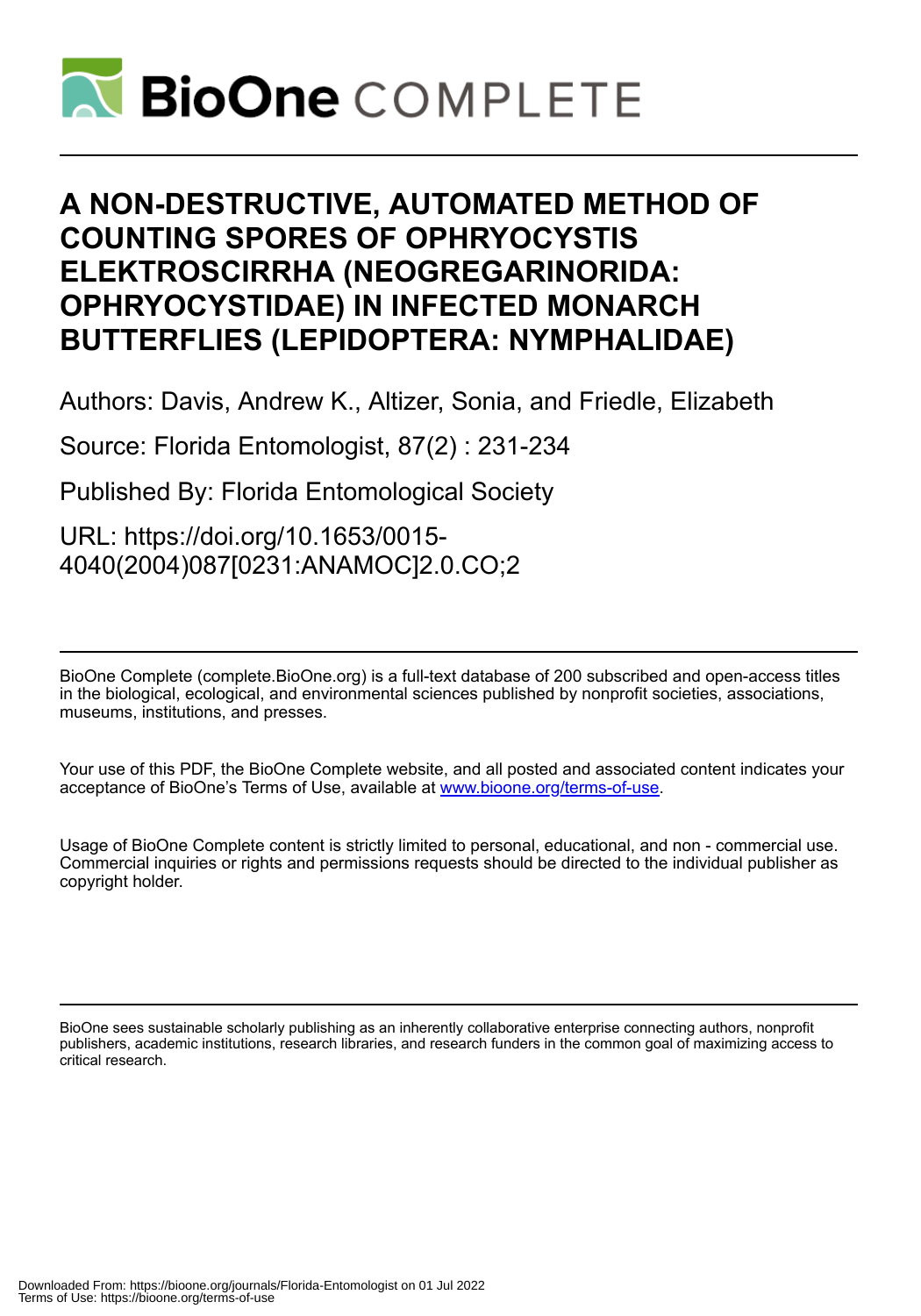## A NON-DESTRUCTIVE, AUTOMATED METHOD OF COUNTING SPORES OF *OPHRYOCYSTIS ELEKTROSCIRRHA* (NEOGREGARINORIDA: OPHRYOCYSTIDAE) IN INFECTED MONARCH BUTTERFLIES (LEPIDOPTERA: NYMPHALIDAE)

#### ANDREW K. DAVIS<sup>1</sup>, SONIA ALTIZER<sup>1</sup> AND ELIZABETH  $\rm FRIEDLE^{2}$ 1 Dept. of Environmental Studies, Emory University, Atlanta, GA 30322

#### 2 Population Biology Ecology and Evolution Program, Emory University, Atlanta, GA 30322

Monarch butterflies (*Danaus plexippus*) are parasitized by the neogregarine protozoan parasite *Ophryocystis elektroscirrha* in varying levels throughout North America. In the eastern population, less than 8% of individuals are heavily infected, whereas in the western population, approximately 30% are heavily infected. Moreover, more than 70% of monarchs from the non-migratory South Florida population are heavily infected (Altizer et al. 2000). In Florida, the related queen butterfly (*D. gilippus*) is also susceptible to this parasite (McLaughlin & Myers 1970; Leong et al. 1997). The life cycle of *O. elektroscirrha* is such that its spores are transmitted by ingestion by larvae, vegetative reproduction occurs in the larvae and pupae, and the adult monarch emerges with spores covering the surface of its abdomen (McLaughlin & Myers 1970). Depending on the stage of larval growth at the time of exposure, the age and number of spores, infected adults can harbor from 200 to 974,000 spores on their abdomens (Leong et al. 1997). Furthermore, depending on the parasite loads, infected adults have decreased survival to eclosion, are subsequently smaller as adults, and have shorter adult lifespans (Leong et al. 1992; Altizer & Oberhauser 1999).

The susceptibility of monarchs to this parasite and the ease at which monarchs can be reared and inoculated with its spores has provided researchers with a model system for examining host-parasite relationships (e.g., Leong et al. 1992; Altizer et al. 1997; Altizer & Oberhauser 1999; Altizer 2001). In most of these studies, researchers are required to estimate the degree of infection in individual monarchs, which is inferred by the number of spores present on its abdomen, where they are known to be most numerous (Leong et al. 1992). To sample and count these spores, two general methods have been employed most commonly in the past. In the first method, the abdomens of adult specimens are removed, placed in a vial with water and a wetting agent, shaken on a vortexer, and the number of spores per volume of suspension is counted with a haemocytometer (Leong et al. 1992; Leong et al. 1997). Viewing and counting the spores in the haemocytometer is effective because the spores are dispersed throughout the solution, facilitating counting of individual spores. However, this method requires that monarchs be dead prior to quantifying parasite loads.

A non-destructive, simpler method is widely used by butterfly breeders and researchers to detect and remove parasitized individuals in their captive stock. It involves pressing a small piece of transparent tape over the abdomen of the live monarch, pulling it off to remove a section of abdominal scales, placing it on a microscope slide and viewing it under low power (e.g., Altizer et al. 2000; Altizer 2001). Spores of *O. elektroscirrha* are readily seen and counted among the butterfly scales at  $50\times$  or greater magnification. Unfortunately, when actual counts of individual spores are required, this method is tedious because there can be hundreds of thousands of spores that must be counted manually. Furthermore, since the tape removes many scales with the spores, the resulting slide contains dense clusters of butterfly scales that make it hard to discern the parasite spores.

Advances in photographic and computer technology during the past 15 years have led to the development of image analysis techniques. These techniques involve taking a picture of one or more objects, then transferring the picture to a computer, where digital measurements are made of the objects in the picture with special graphical software. This technique has many applications, spanning a multitude of disciplines. We used a variation of this technique to develop a method to quantify spores of *O. elektroscirrha* on adult monarch butterflies in a recent study, and we describe this method in the present paper. This method is objective, non-destructive, and once the samples are obtained, the counting process can be fully automated.

To obtain samples of the spores, we first held the adult butterfly by the base of its wings so that its abdomen was exposed. Next, we used a standard cotton swab to gently swipe one side of the abdomen with the tip of the swab from the posterior end forward, so that at least 4 abdominal segments were swiped (usually segments 4-8). We repeated this 4 times using the same swab in the same place on the abdomen. The end result was a small accumulation of abdominal scales and spores on the tip of the swab. Next, we lightly dabbed the swab tip on a dry, standard micro-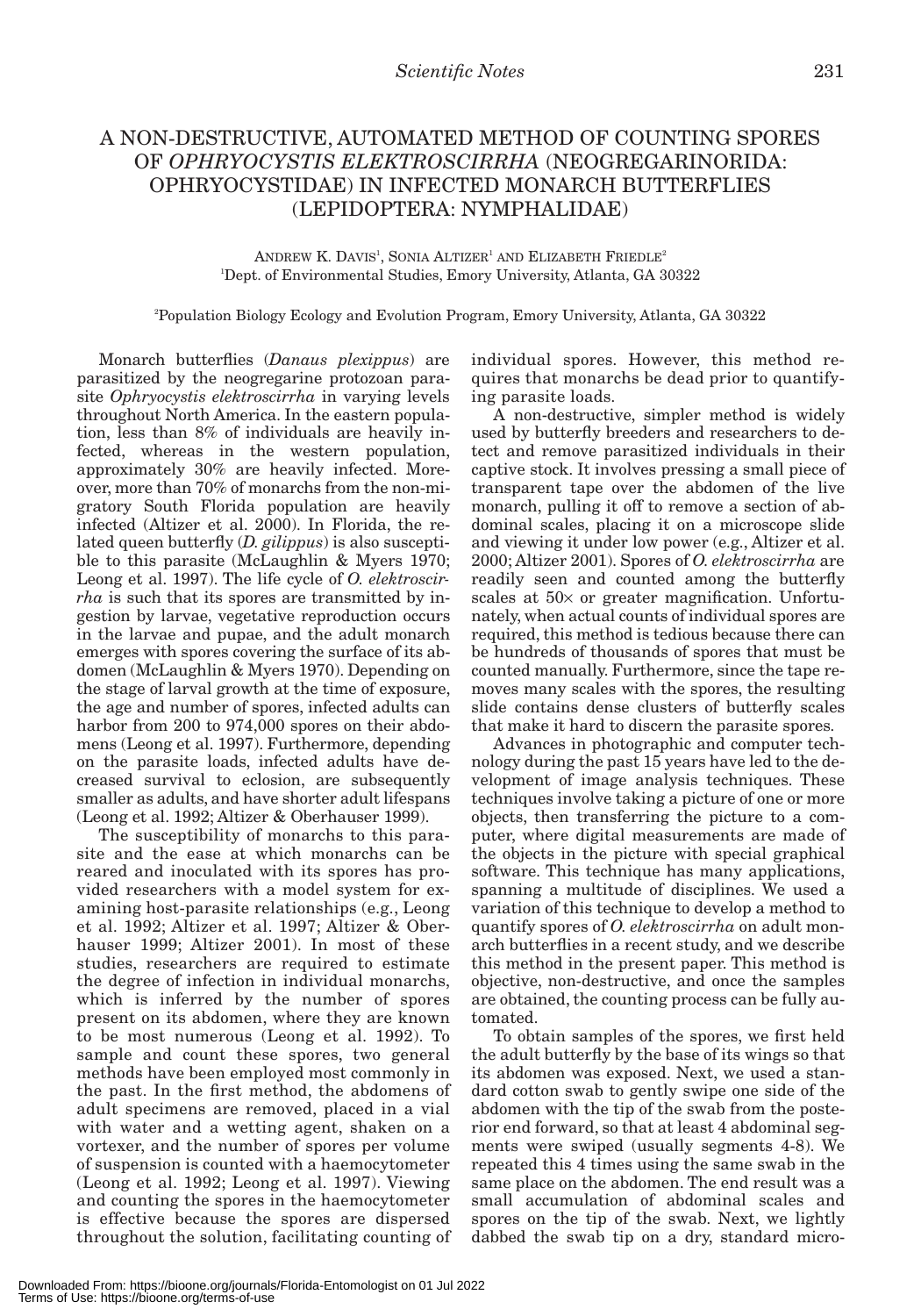

Fig. 1. (A) Image of *O. elektroscirrha* spores from a heavily infected monarch butterfly (40×) before image processing. Insert shows spores at 400×. (B) Same image after digitally deleting the scales to leave only spores for automated image analysis counting. Approximately 3,600 spores were counted in this sample.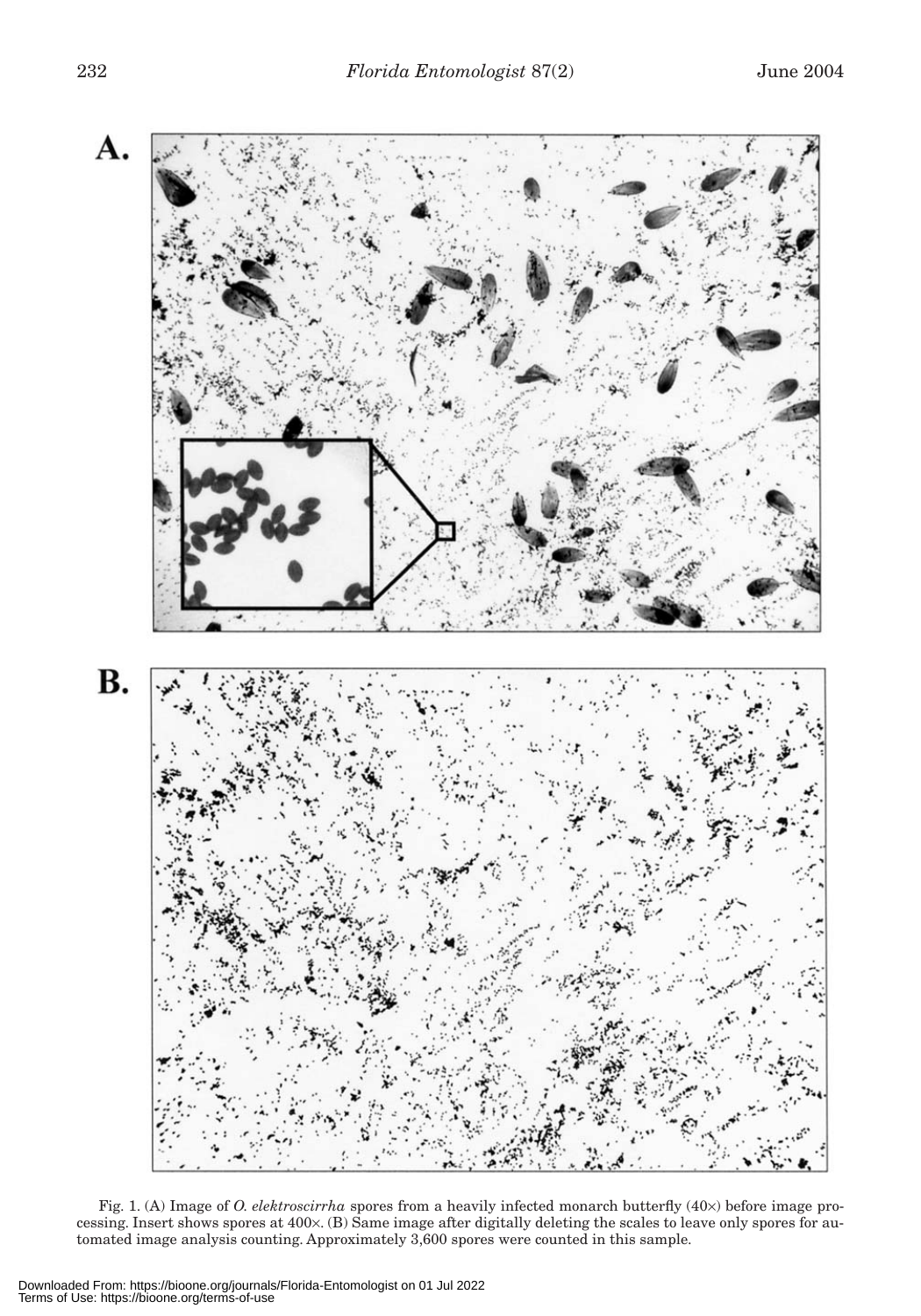scope slide 4 times, leaving a small circle of scales (and spores) which adhere to the dry slide. Then, we viewed the slide under  $40\times$  magnification with a light microscope equipped with a trinocular head and digital camera (Olympus C-3000 Digital Zoom). We positioned the field of view so that it was centered on the entire cluster of scales. In infected individuals, spores of *O. elektroscirrha* can be seen readily among the scales (Fig. 1A). We photographed this image with our digital camera at 3 megapixel resolution. This process was performed twice for each butterfly, once for each abdominal side, to reduce the chances of a poor swipe with the swab. Two images per butterfly were thus obtained.

To count the spores in the images, we used Adobe Photoshop with the Image Processing Tool Kit (Reindeer Graphics, Inc.) plugin installed. Before we began the counting procedure, we first calibrated the software by digitally drawing a line of a known distance on an image of a haemocytometer grid (which is  $1 \text{ mm}^2$ ). Once the pixel-to-distance ratio in this image was saved, it was then possible to obtain correct sizes for any objects in all images thereafter. For each image of spores and scales, we then performed a series of steps to remove the butterfly scales from the image based on their size, and threshold the image (i.e., change the image to black and white) so that all remaining objects (spores) were black on a white background (Fig. 1B). It was then a simple matter to have the computer measure the area encompassed by black objects (spores) in the image. Because we previously found that the average area of an individual spore is approximately  $45 \mu m^2$ , we divided the total spore area we obtained by the known individual spore area to arrive at the approximate number of spores in the image. In Fig. 1B, we obtained an estimate of 3,600 spores.

For greater accuracy, we calculated the average of the two counts (from separate swabs of the left and right sides of the abdomen) obtained for each butterfly. This resulted in an estimate of spore load that is comparable to manual counting from tape samples. As a test of this point, we sampled and counted spores on a set of 31 infected specimens by both the image analysis method and the tape method (i.e., by manually counting the number of spores on  $1 \text{cm}^2$  tape samples at low power to the nearest 100 spores). Both methods were significantly positively correlated (e.g., for log-transformed values, r = 0.76, N = 31, *P* < 0.001; Fig. 2). Further, because we obtained two samples (from the left and right side of the abdomen) from each butterfly, we compared the repeatability of our method by testing whether the samples obtained from each side differed. The number of spores obtained from the left side of all butterflies differed from that obtained from the right side by an average of  $478 (\pm 334, SD)$ . There was a significant positive correlation between the



Fig. 2. Plot of manual spore counts of 31 adult monarch butterflies made from the manual (tape) method against spore counts obtained by the image analysis method for the same individuals (both counts are logtransformed). Counts obtained from both methods were significantly correlated  $(r = 0.76, P < 0.001)$ . Least squares regression line shown (y =  $0.5195 + 0.5795x$ ).

counts obtained from the left and right sides for each individual monarch (Pearson correlation, N  $= 31$ ,  $r = 0.65$ ,  $P < 0.001$ ).

In terms of assessing parasite loads on infected, live monarchs, this 'swab method' combines both the non-destructiveness of the tape method and the clear images of spores in the haemocytometer method. Furthermore, this method produces a fast, non-destructive, quantitative estimate of infection levels of individual butterflies. The only drawback of the method that we can perceive is its relative inability to detect minute spore loads (i.e., less than 100 spores on the abdomen). However, the advantages of the method may outweigh this one weakness. One unique advantage is the fact that for each butterfly sampled with this method, a permanent image of its spore load is created that can be saved and archived. Moreover, if image analysis software is not available to the researcher, the images can be easily emailed to persons capable of performing the counting procedure. Finally, with automation routines common to many software programs such as Adobe Photoshop, the counting procedure can be set up to run on multiple images either in the background of the desktop, or while the computer is not being used. The speed of the procedure will vary with the speed of computer used. In 30 minutes our software can obtain counts of spores on 50-60 images, with typical counts ranging from 300 to 12,000 spores in infected butterflies.

#### **SUMMARY**

Monarch butterflies are susceptible to the protozoan parasite, *O. elektroscirrha*, and they have been the subject of study by researchers interested in host-parasite interactions (e.g., Leong et